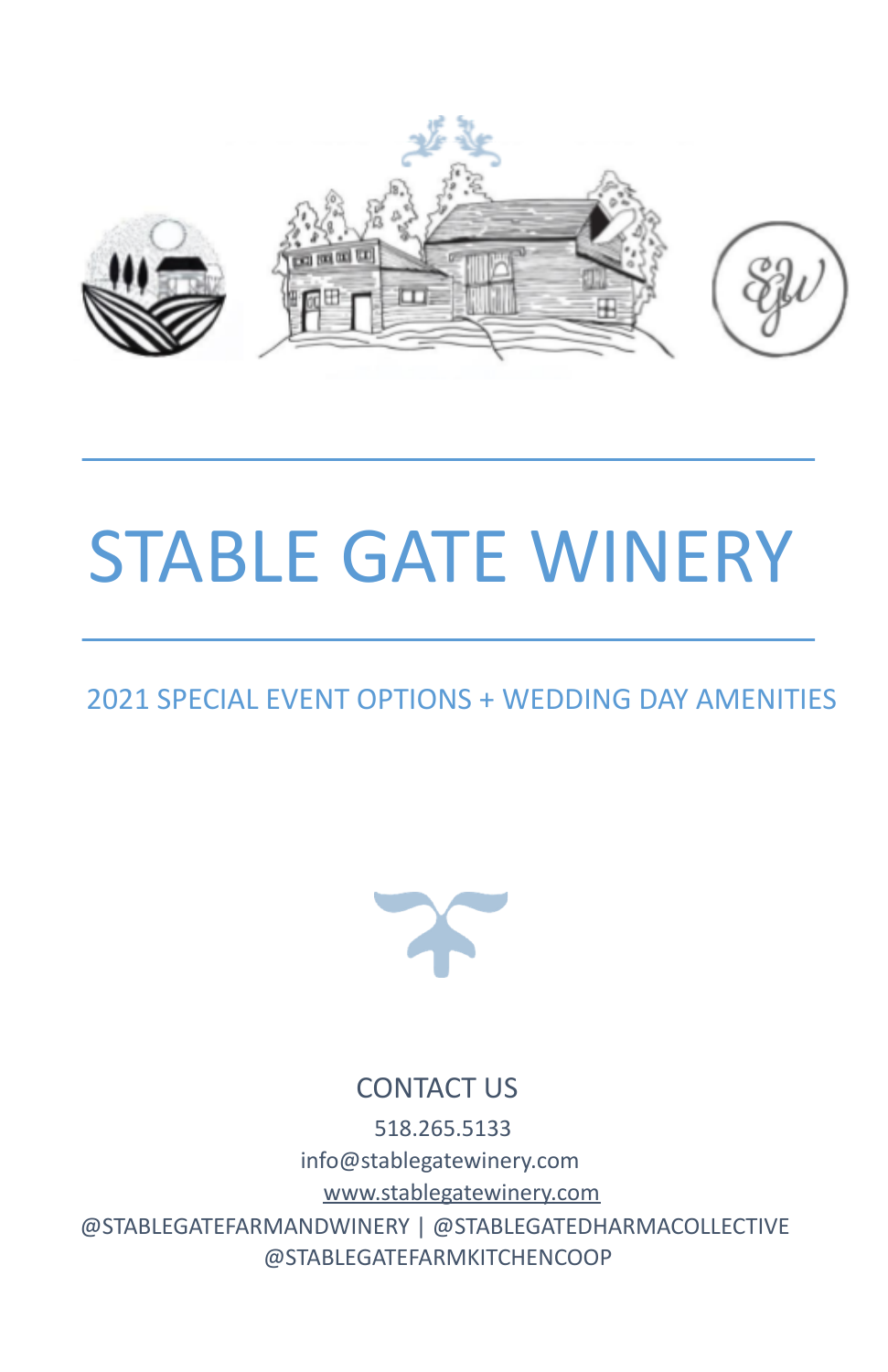## **"IN TERROIR THERE IS TRUTH"**



Our wines are natural. Everything is tended to by hand, and nothing commercial is added to our wines. Our production is very limited.

We invite you to kick back, relax and settle into your wedding weekend. We offer our estate wines and meads as well as other tastings, glasses and bottles of other NYS libations.. In our tea salon you will find estate honey, cheeses, tea and more as a way to add to your special event. We make custom favors, centerpieces, estate flower bouquets.

We also can help to host your rehearsal dinners, "grooms room" rentals, pre ceremony cocktail hour and post wedding brunch!

We are located 15 minutes East of Albany, NY in Castleton. The Winery is located right next to the barn at the top of the property outside the vinevard, it is a vellow building. Please park in the parking lot below and enjoy the walk up.

Handicap parking available up outside the barn.

"Everything we do now must be done in sacred manor and celebration"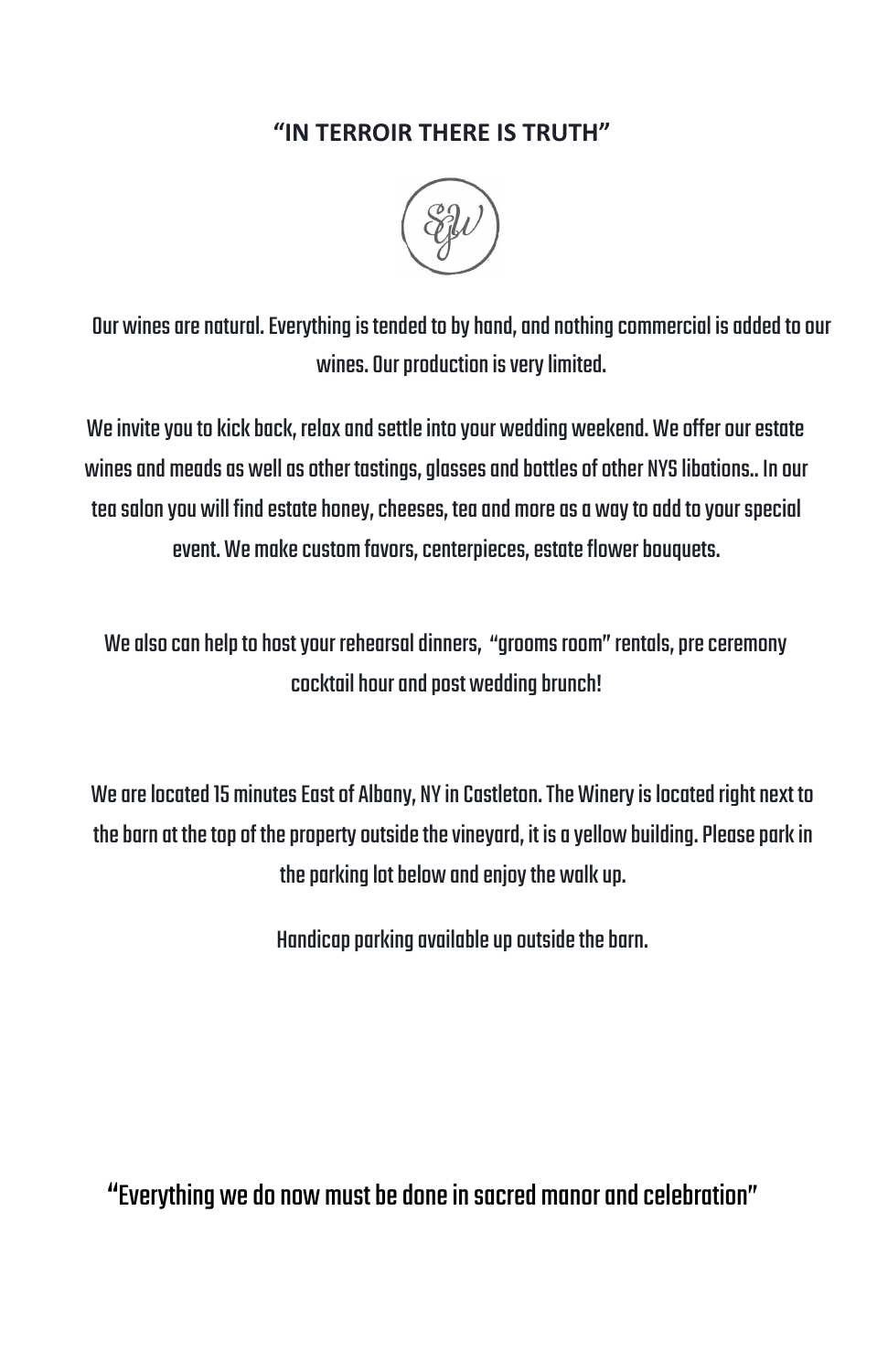# **LOCAL FAVORS + CENTERPIECE OPTIONS :**

YOUR CHOICE:

**4oz Jar Estate Honey** 

4oz Jam (Flavor of Your Choice)

2ozChocolate Bar

**6oz Roasted Nuts** 

375ml Bottles Estate Wine with Custom Label

750ml Bottles Estate Wine for Centerpieces

ESTATE FLORAL BOUQUETS: PRICES VARY INQUIRE WITHIN

Based on 50 Pieces. Advanced Purchase Required.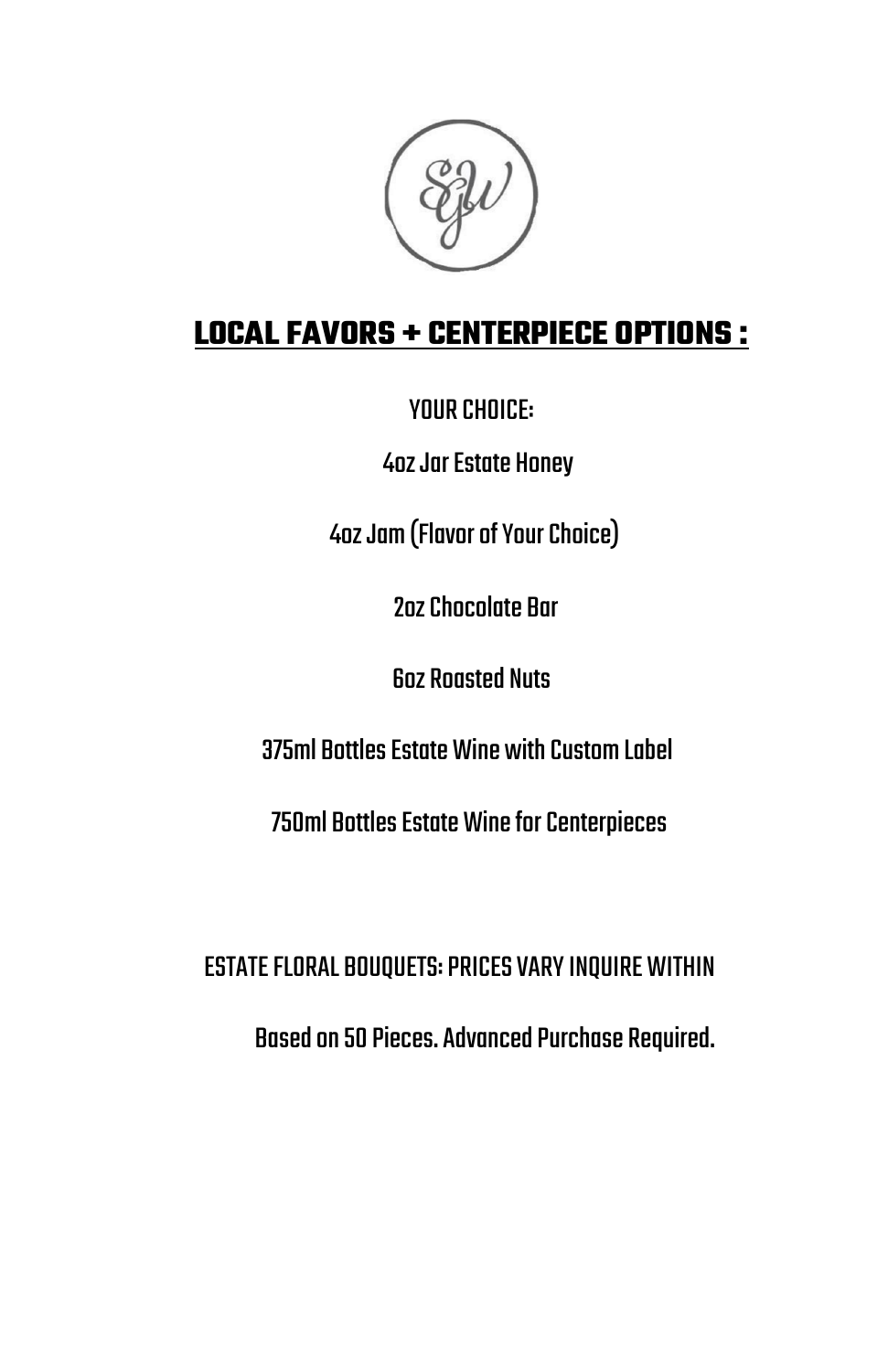# **SERVICES, AMENITIES, OFFERINGS:**

**Rehearsal Dinner:** Spend your evening with us the night before your big day! We have many different dinner options for your most treasured auests following your rehearsal.

**Hair of the Dog Brunch:** Catch up on memories from the night before, and savor the full weekend experience. Reserve our Side Patio or Vineyard for A **Special Post Wedding Brunch.** 

**Rent our Grooms Room/ Tea Saloon:** Pre ceremony per hour with service for up to 15 people.

**Snack Platter and Picnic Baskets**: Available for bridal suite, groom's room and bridal party pre ceremony.

**Pre Ceremony Cocktail Hour in the Tasting Room**: Cash Bar or Tab Available for quests an hour before ceremony.

**For your Cocktail Hour: Add a NYS Craft Cocktail Bar with a Signature Drink!** 

**For Dessert Hour**: Add a scotch tasting, ice cream truck, cigars, s'more bar +

**Late Night Food Station: Help to prevent hangovers by feeding your quests** yummylatenight foodontheir wayout!With waterbottlesofcourse. (Menuson next page)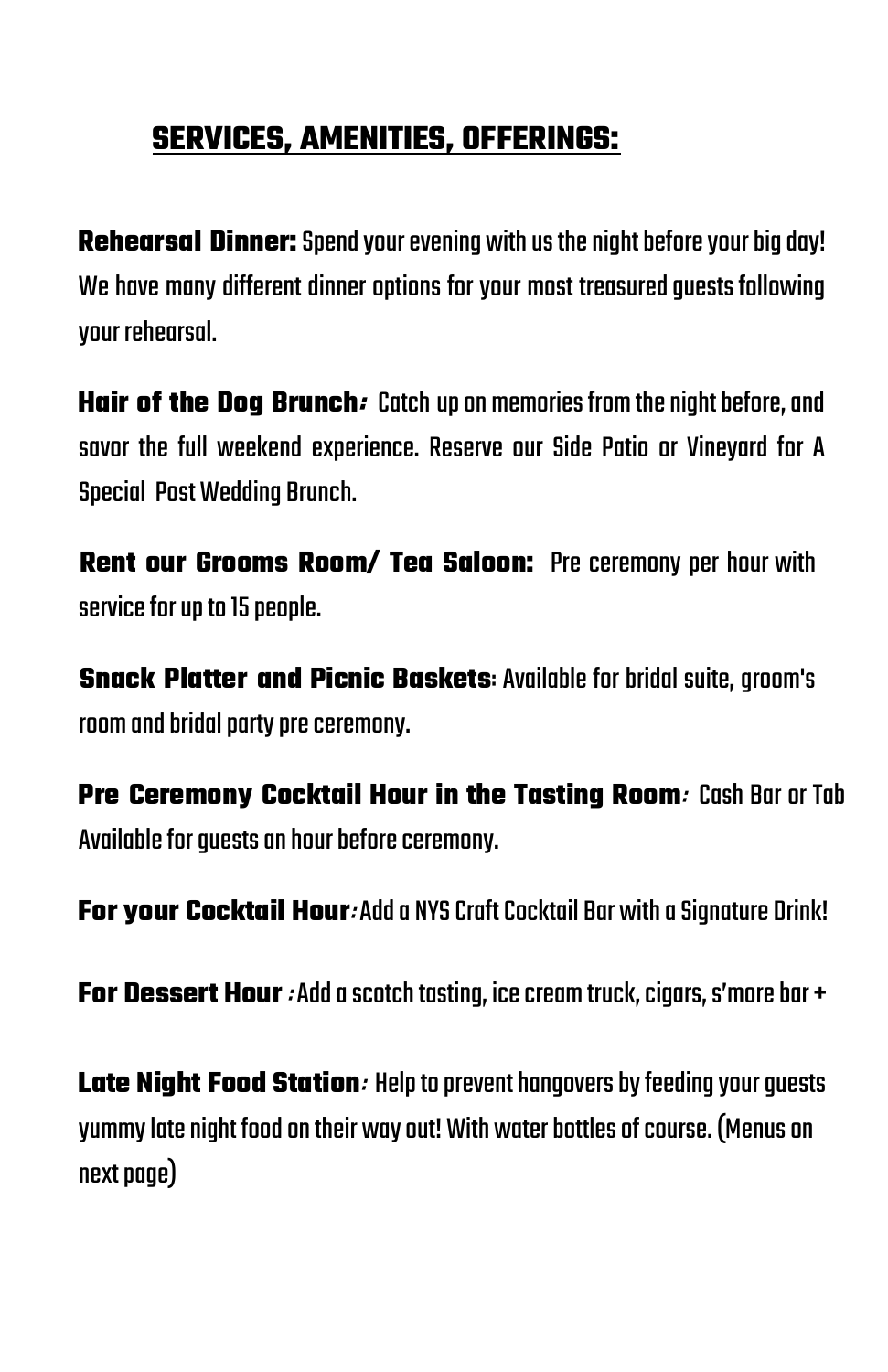

## **STABLE GATE FARM KITCHEN COOP FOOD TRUCK MENU:**

## **ICE CREAM TRUCK**

Ice cream bar with all the toppings or choose your among your faves!

## **BRUNCH WITH FRENCH CREPE STATION**

+If you can dream it, we can make it

## **MAC N CHS or QUESADILLA BAR**

+ Broccoli + Extra Cheddar +Peas + Caramelized Onions +Bacon ++

**TACO CART** Hard/Soft Tacos, Beans, Rice, Salsa, Sour Cream, Guac ++

**MYO PIZZA** Homemade flatbreads with your choice of the works+

**FRENCH FRY STATION** Curly Fries, Waffle Fries, or Sweet Potato Fries W Blueberry Compote, Ranch Dressing, Gravy or Cheese ++

**COCKTAIL HOUR** Homemade Spinach and Artichoke Dip, Pita, Hummus, Vegetables, 9 layer dip, Marinated Olives, Cheese ++

**HEALTH NUT** Spring Rolls! Rice Paper, Vermicelli, Peanut Sauce ++

**FARMERS BOARD** Local Smorgasbord of cheeses, nuts, fruits, pickled items, sauces, jams and more!

## MORE FORMAL MENU OPTIONS **RUSTIC GRILLE \$\$ FESTIVE COCKTAIL STYLE \$\$\$ CASUAL BUFFET \$\$\$ FORMAL SERVED \$\$\$\$**

Custom Menus Available Upon Request: 10 person minimum (GF + Vegan Option Available) Must be Paid 10 DAYS IN ADVANCE prices subject to 8% sales tax and 20% administrative fee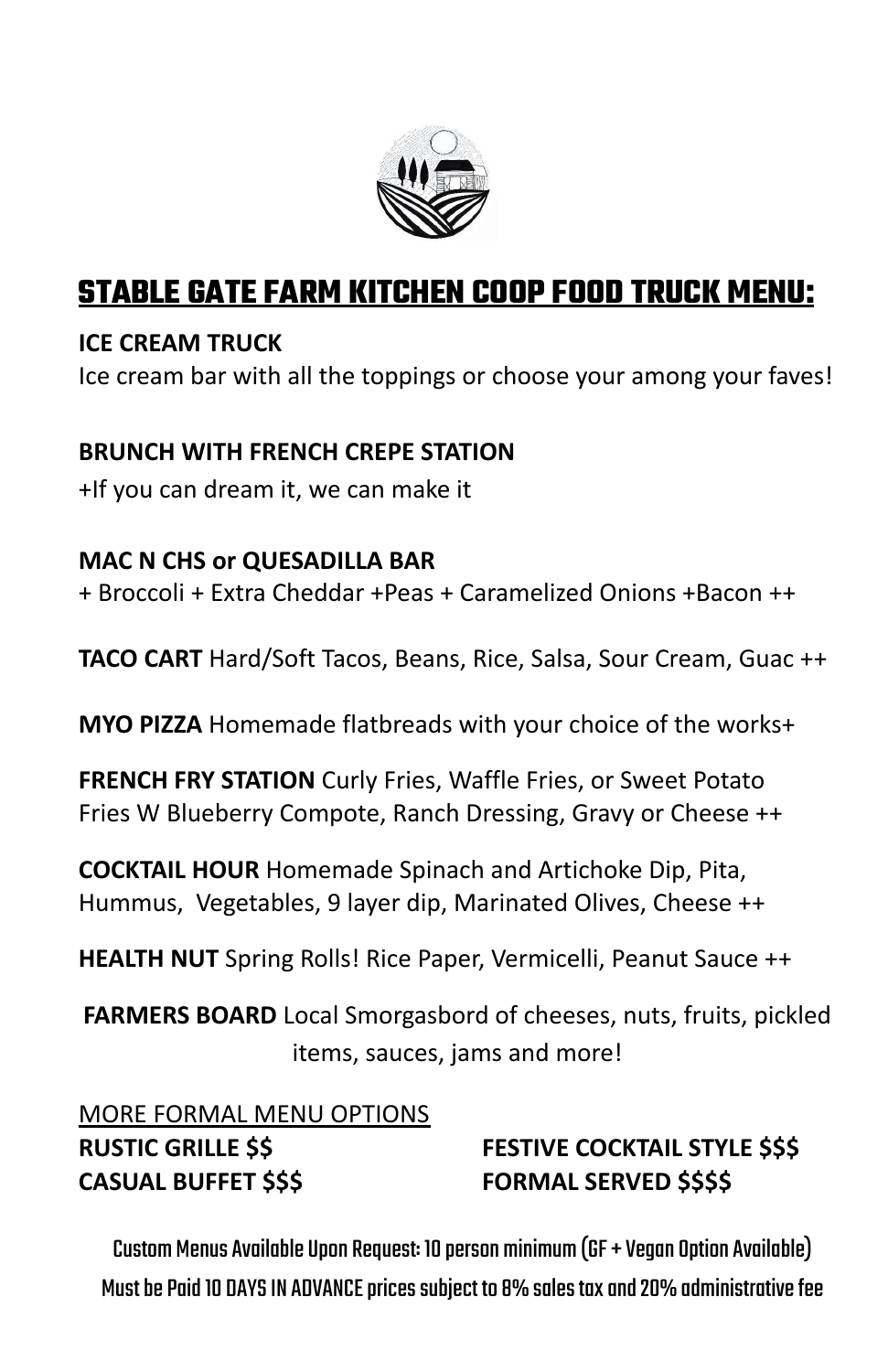# **STABLE GATE WINERY WEEKEND ADD ON's:**

### **Picnic Basket with Cheese and Charcuterie**

Make sure your bridal party and family members are well fed before the ceremony ! All of that set up can be exhausting ! Local cheese boards + snacks built with advanced notice for up to 20ppl

#### **Pre Ceremony Mini Bar**

Stocked with beer, wine, soda and cocktail options for your bridal party before the ceremony based on number of persons and consumption !

## **Wedding Gift Baskets + Bridal Party Favors**

Hand Pick all local assorted treats and aift them to your Bridal Party for all of their hard work!

#### **"Merry Mead Maker" Make Your Own : Reserve Vintage**

Get to know the farm, spend some time and create memories before your big day and participate in creating your very own custom batch of mead! 5 Gallons bottled and custom labeled

## **AIR BNB + HIP CAMP ACCOMMODATIONS ON SITE!**

**@TENYTINYTUDOR Tiny House Experience! @THEGLAMPINGTENT 16FT Lotus Belle Tent @AQUAMARINESUBMARINE Restored Airstream 2021**

## KEEPUSIN MIND FORTHEFOLLOWING:

Rehearsal Dinner - Cocktail Hour + Dessert Hour - Corporate DayTrips GroomsRoom - MicroWeddings/IntimateGatherings - Birthdays Baby/Bridal Showers - Educational Outings - Holiday Parties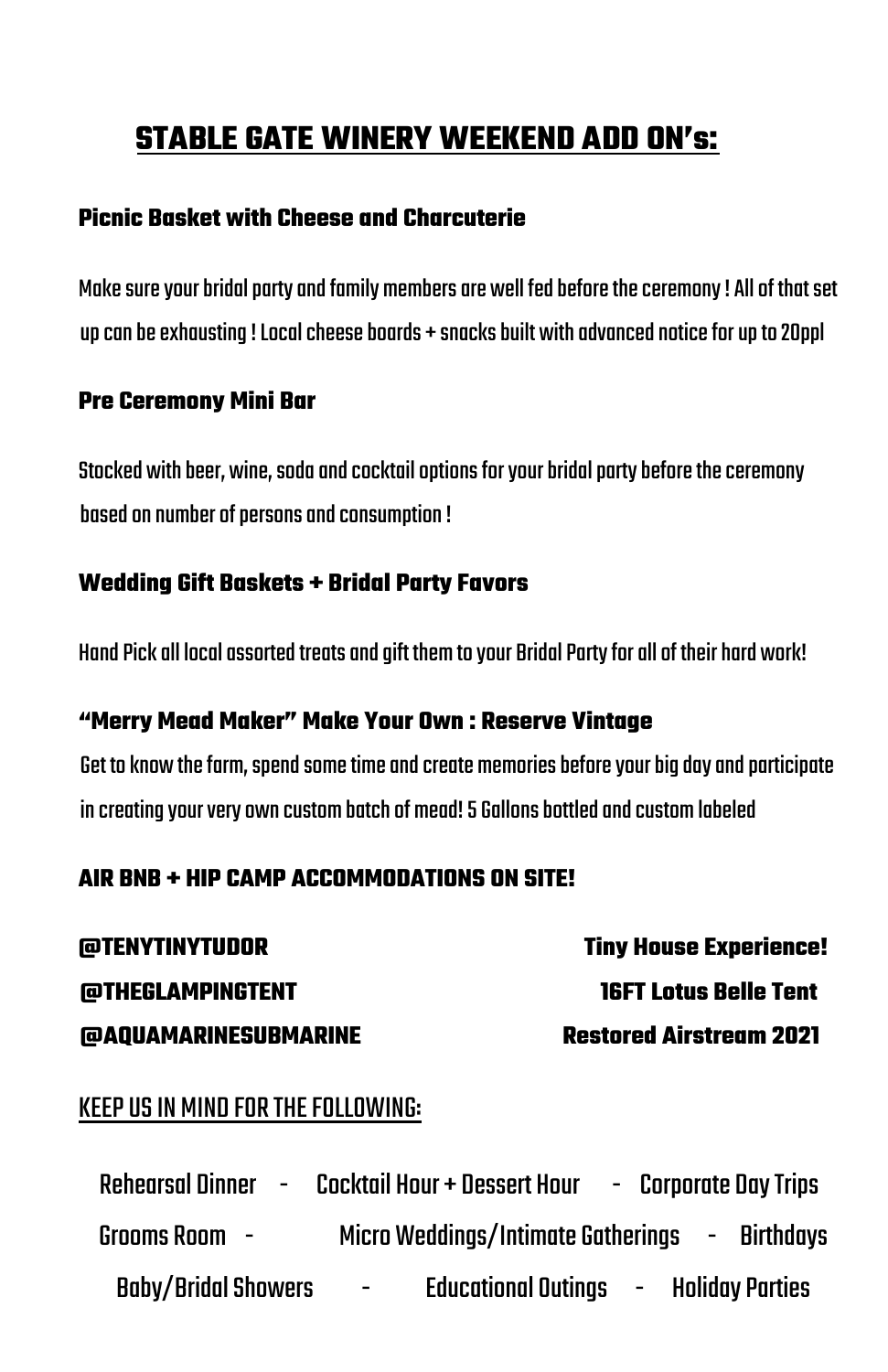Tour Details, Questions, Comments? Your event is a blank slate.

Notes: